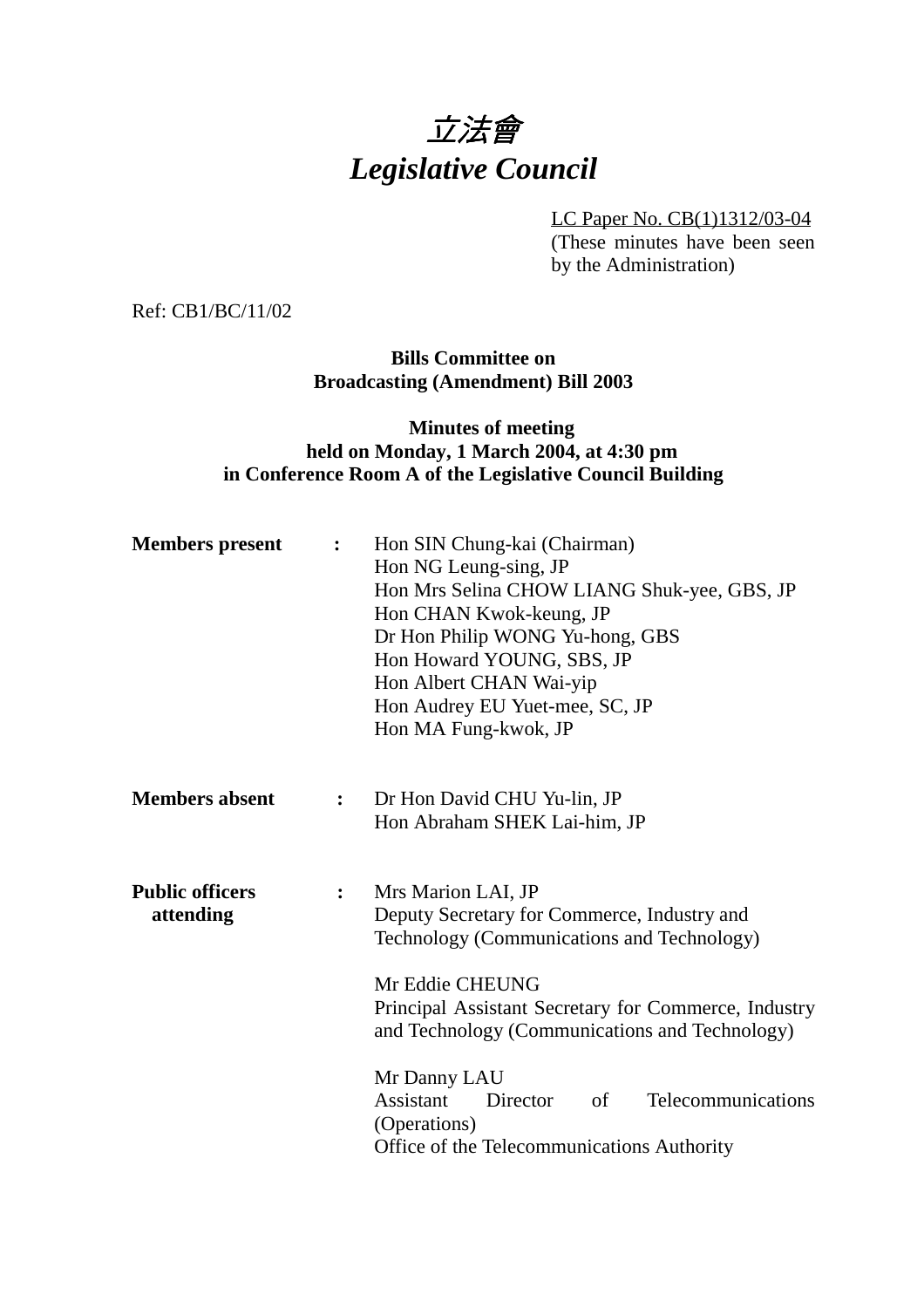## Mr Allen LAI Senior Government Counsel

| <b>Clerk in attendance</b> | $\mathbf{B}$ | Miss Polly YEUNG<br>Chief Council Secretary (1)3   |
|----------------------------|--------------|----------------------------------------------------|
| <b>Staff in attendance</b> | $\mathbf{r}$ | Ms Connie FUNG<br><b>Assistant Legal Adviser 3</b> |
|                            |              | Ms Debbie YAU<br>Senior Council Secretary (1)1     |

### Action

 $\overline{a}$ 

# **I Confirmation of minutes and matters arising**

| LC Paper No. CB(1)1004/03-04 | - Minutes of seventh meeting on |  |  |
|------------------------------|---------------------------------|--|--|
|                              | 2 February 2004                 |  |  |

The minutes of seventh meeting on 2 February 2004 were confirmed.

# **II Meeting with the Administration**

| LC Paper No. $CB(1)1137/03-04(01)$                                                                   | - Committee Stage Amendments<br>proposed by Hon MA Fung-kwok<br>to the Bill                                                                                   |
|------------------------------------------------------------------------------------------------------|---------------------------------------------------------------------------------------------------------------------------------------------------------------|
| LC Paper No. $CB(1)1164/03-04(01)$<br>(tabled and subsequently issued to<br>members on 2 March 2004) | - Marked-up copy of the Committee<br>Stage Amendments proposed by<br>Hon MA Fung-kwok to the Bill                                                             |
| LC Paper No. $CB(1)1137/03-04(02)$                                                                   | - Letter dated 24 February 2004<br>from Hon MA Fung-kwok on the<br>use of unauthorized devices to<br>receive signals of Direct-to-Home<br>broadcast satellite |
| LC Paper No. $CB(1)1150/03-04(01)$                                                                   | - Administration's response to Hon<br>MA Fung-kwok's letter dated 24<br>February 2004                                                                         |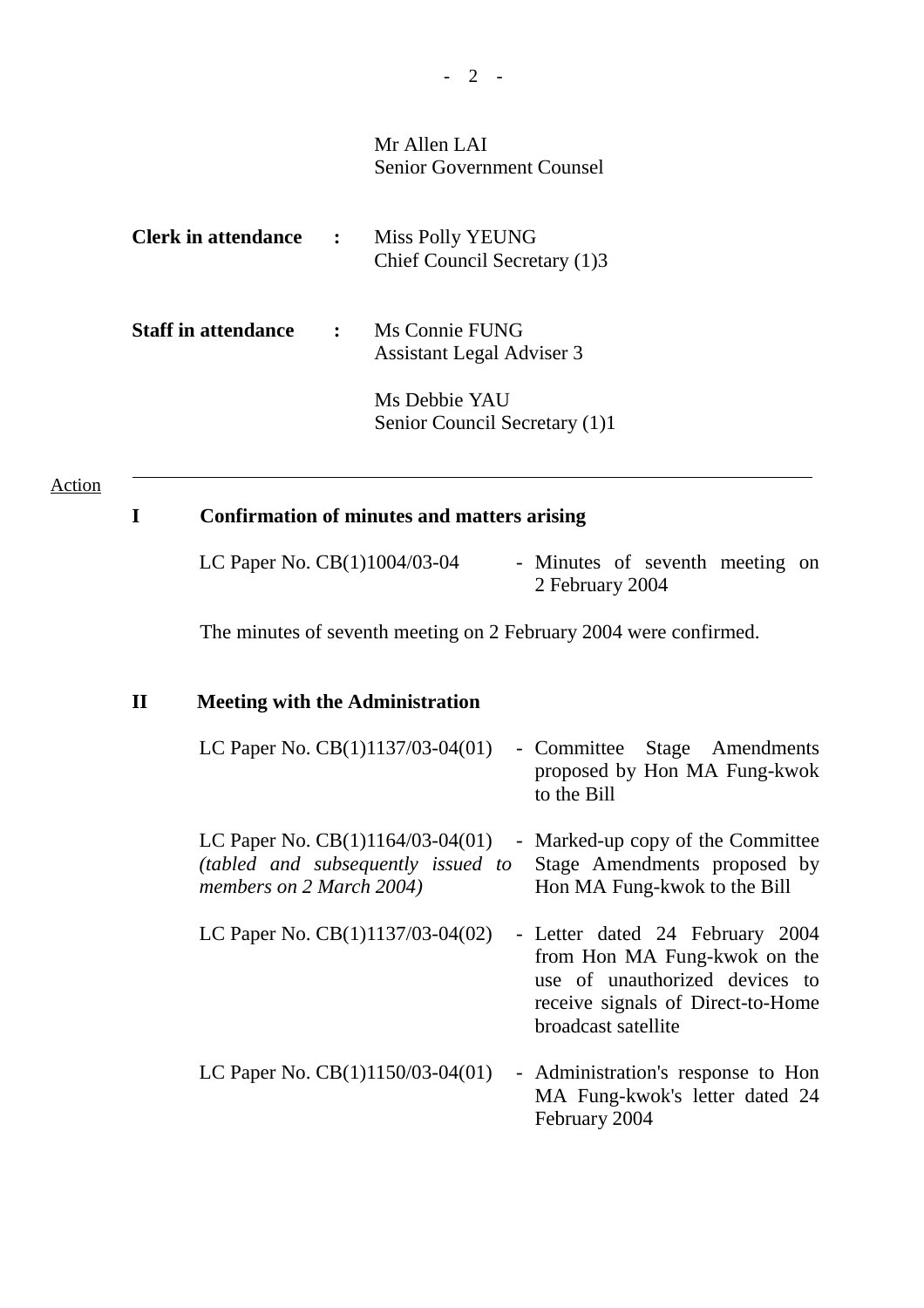| LC Paper No. CB(1)1150/03-04(02)  | - Administration's response to the<br>issues raised at the meeting on 2<br>February 2004                                                                                      |
|-----------------------------------|-------------------------------------------------------------------------------------------------------------------------------------------------------------------------------|
| LC Paper No. $CB(1)895/03-04(02)$ | - Committee<br>Stage Amendments<br>proposed by the Administration                                                                                                             |
| LC Paper No. CB(1)908/03-04(01)   | - Marked-up copy of the Committee<br>Stage Amendments proposed by<br>the Administration (as at<br>- 28<br>January 2004) to the Bill prepared<br>by the Legal Service Division |
| LC Paper No. CB(3)602/02-03       | The Bill                                                                                                                                                                      |

2. The Bills Committee deliberated (Index of proceedings attached at Appendix).

3. Regarding the use of the term "business" in the Bill to refer to commercial activities for the purpose of making a profit, members agreed that it was not necessary to provide in the Bill a specific definition of the term to this effect.

4. On whether there should be a time limit for bringing a civil action under proposed sections 7B(1) and (3), members also agreed that it was not necessary to specify such a time limit.

5. In response to members' queries about the defence provisions, the Administration explained that the relevant proposed provision of the Bill would impose criminal liability on any person who used or possessed an unauthorized decoder for commercial pirated viewing. There was no question of employee and employer bearing different degree of criminal liabilities. The defence provisions were meant to provide reasonable defence for both the employee and the employer in proceedings for the proposed offence. Whether the employer, employee, or both of them, would be involved in the proceedings would depend on the actual circumstances.

Issues which required follow-up actions/consideration by the Administration

- 6. The Administration was requested:
	- (a) to consider the Chairman's suggestion of drawing the attention of employees to and consulting them, through such forums as the Labour Advisory Board or other channels, on the proposed criminal liability imposed on and the defence available to employees in respect of the decoder-related offences under proposed sections 6(6) to (9) and 7(3D)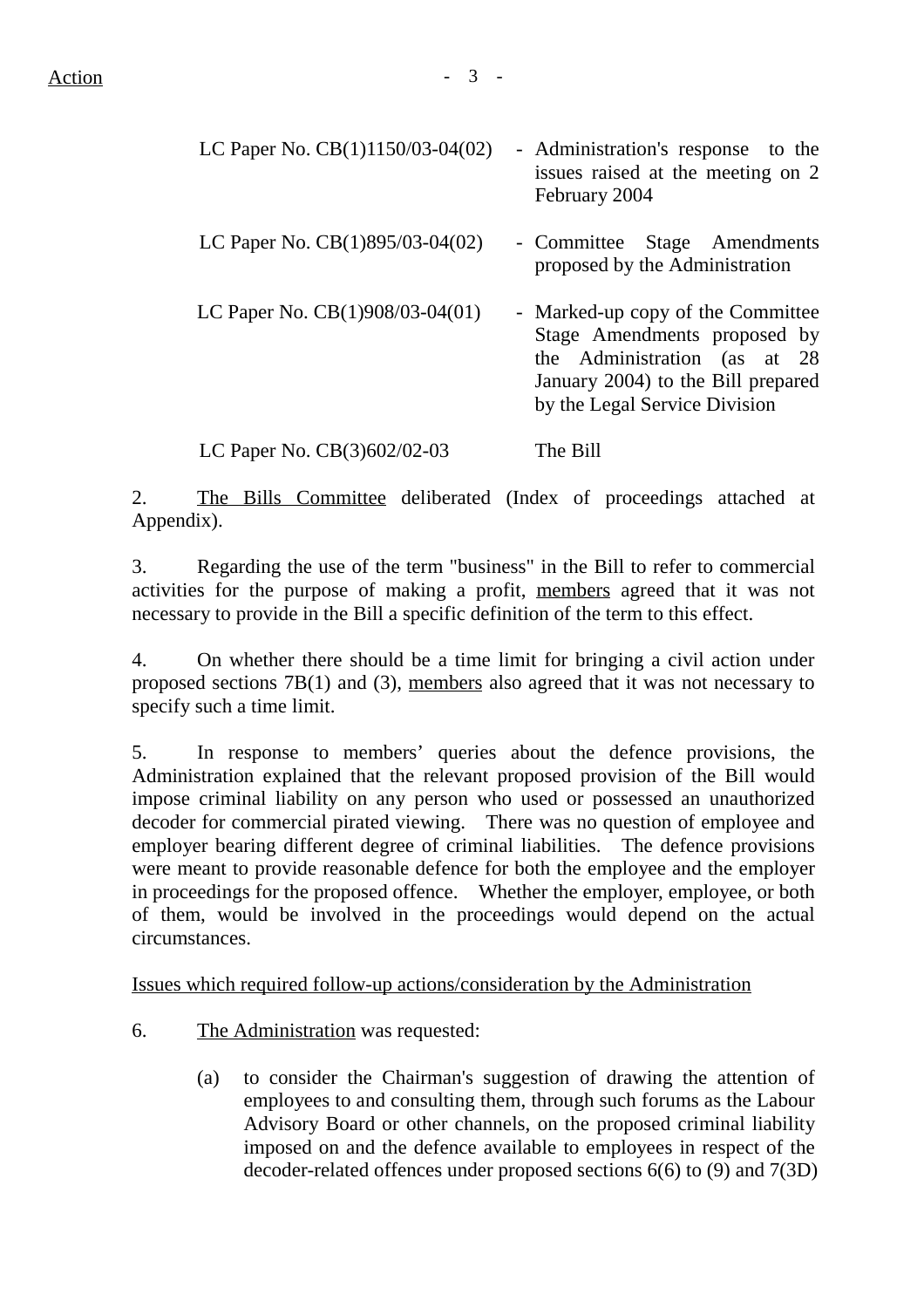### to (3G) of the Bill; and

(b) to provide written comments on Mr MA Fung-kwok's proposed Committee Stage Amendments (CSAs) to the Bill, which should include, inter alia, comments on whether the proposed provisions, if enacted, could be enforced without difficulties.

#### Date of next meeting

7. The Bills Committee agreed to consider Mr MA Fung-kwok's proposed CSAs to the Bill at next meeting scheduled to be held on Friday, 2 April 2003, at 8:30 am. The Chairman invited members to consider Mr MA's proposed CSAs and to state their view/position, if any, at next meeting.

### **III Any other business**

8. There being no other business, the meeting ended at 6:20 pm.

Council Business Division 1 Legislative Council Secretariat 19 March 2004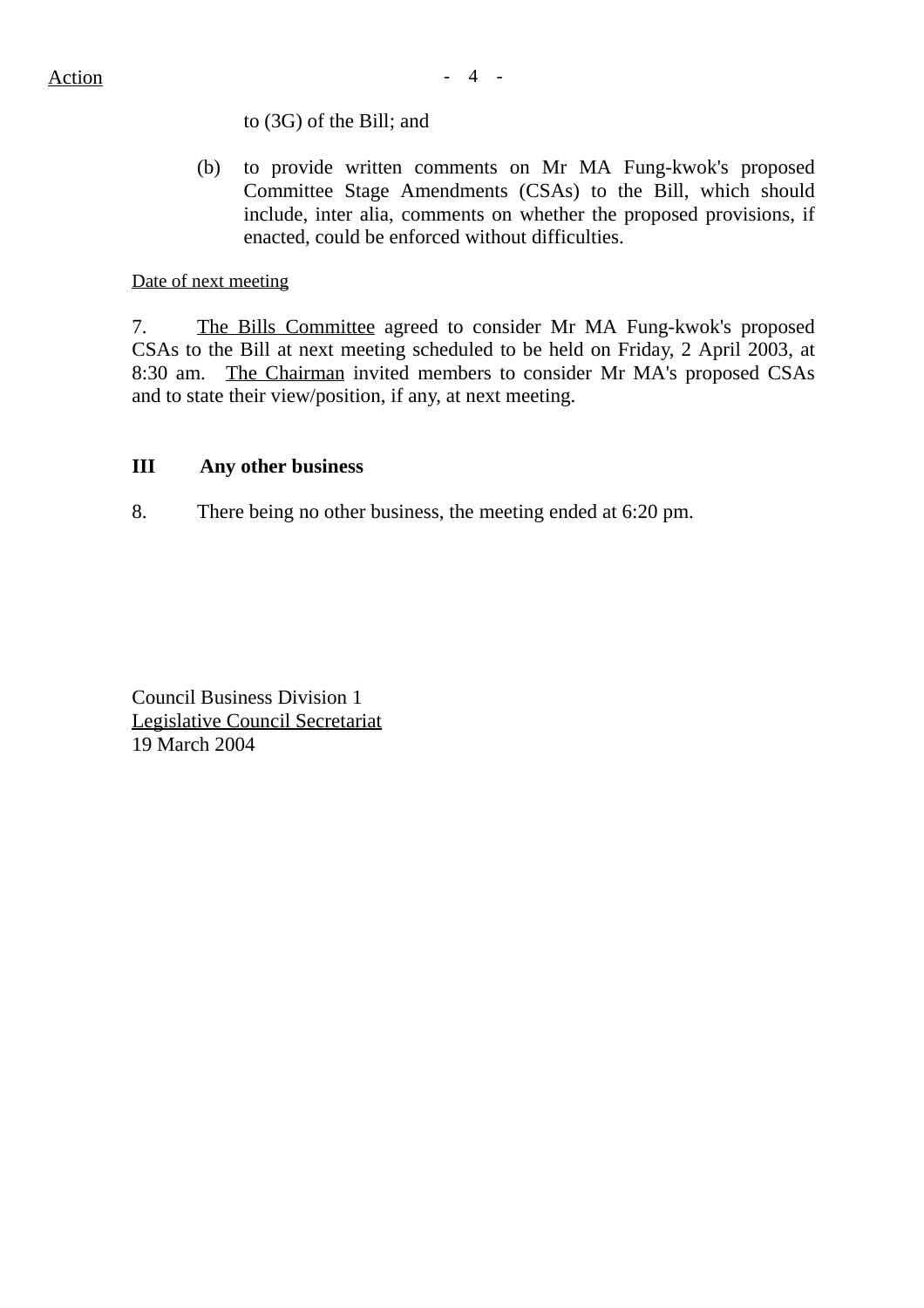### **Proceedings of the meeting of the Bills Committee on Broadcasting (Amendment) Bill 2003 on Monday, 1 March 2004, at 4:30 pm in Conference Room A of the Legislative Council Building**

| <b>Time</b>       | <b>Speaker</b>                                                                                                 | Subject(s)                                                                                                                                                                                                                                                                                                                                                                                                                                                                                                                                                                                                                                                                                                                                                                                                                                                                                                                                                                                                                                                                                                                                                                                                                                             | <b>Action</b>                                                                                                |
|-------------------|----------------------------------------------------------------------------------------------------------------|--------------------------------------------------------------------------------------------------------------------------------------------------------------------------------------------------------------------------------------------------------------------------------------------------------------------------------------------------------------------------------------------------------------------------------------------------------------------------------------------------------------------------------------------------------------------------------------------------------------------------------------------------------------------------------------------------------------------------------------------------------------------------------------------------------------------------------------------------------------------------------------------------------------------------------------------------------------------------------------------------------------------------------------------------------------------------------------------------------------------------------------------------------------------------------------------------------------------------------------------------------|--------------------------------------------------------------------------------------------------------------|
| <b>Marker</b>     |                                                                                                                |                                                                                                                                                                                                                                                                                                                                                                                                                                                                                                                                                                                                                                                                                                                                                                                                                                                                                                                                                                                                                                                                                                                                                                                                                                                        | <b>Required</b>                                                                                              |
| 000001-<br>000539 | Chairman                                                                                                       | Introductory remark and confirmation<br>of<br>minutes of meeting on 2 February 2004.                                                                                                                                                                                                                                                                                                                                                                                                                                                                                                                                                                                                                                                                                                                                                                                                                                                                                                                                                                                                                                                                                                                                                                   |                                                                                                              |
| 000540-<br>001259 | Chairman<br>Administration                                                                                     | The Administration's response to the issues<br>raised at the meeting on 2 February 2004<br>$(CB(1)1150/03-04(02))$ : Introduction by the<br>Administration                                                                                                                                                                                                                                                                                                                                                                                                                                                                                                                                                                                                                                                                                                                                                                                                                                                                                                                                                                                                                                                                                             |                                                                                                              |
| 001300-<br>001428 | Chairman<br>Assistant<br>Legal<br>Adviser 3 (ALA3)<br>Administration                                           | Members agreed that it was not necessary to<br>provide a specific definition of the term<br>"business" in the Bill.                                                                                                                                                                                                                                                                                                                                                                                                                                                                                                                                                                                                                                                                                                                                                                                                                                                                                                                                                                                                                                                                                                                                    |                                                                                                              |
| 001429-<br>011749 | Chairman<br>Administration<br>ALA3<br>Mr MA Fung-kwok<br>Mrs Selina CHOW<br>Clerk<br>Mr CHAN<br>Kwok-<br>keung | On the construction of the defence provisions<br>for employees under proposed sections $6(8)$ to<br>$(9)$ and $7(3F)$ to $(3G)$ of the Bill,<br>(a) members noted that the Administration<br>had proposed to delete by way of<br>Committee Stage Amendments (CSAs)<br>the proposed provisions relating to end-<br>user criminal liability under the Copyright<br>(Amendment) Bill 2003 (CAB), which<br>included<br>proposed<br>provisions<br>on<br>criminal<br>liability<br>and<br>defence<br>for<br>would<br>employees,<br>and<br>consult<br>stakeholders further on the scope of end-<br>user criminal liability;<br>(b) the Administration to consider<br>the<br>Chairman's suggestion of informing and<br>consulting employees on the proposed<br>criminal liability and defence provided<br>under the Bill;<br>(c) arguments for and against the proposed<br>liability and defence for employees under<br>the Bill;<br>(d) the burden of establishing the defence by<br>an employee charged with an offence<br>under the Bill seemed more onerous than<br>that under CAB because under the Bill, he<br>was also required to prove that he had no<br>reasonable grounds to believe that the<br>decoder in question was an unauthorized<br>decoder; | The Administration<br>consider<br>to<br>and<br>follow-up<br>as<br>per<br>paragraph $5(a)$ of<br>the minutes. |